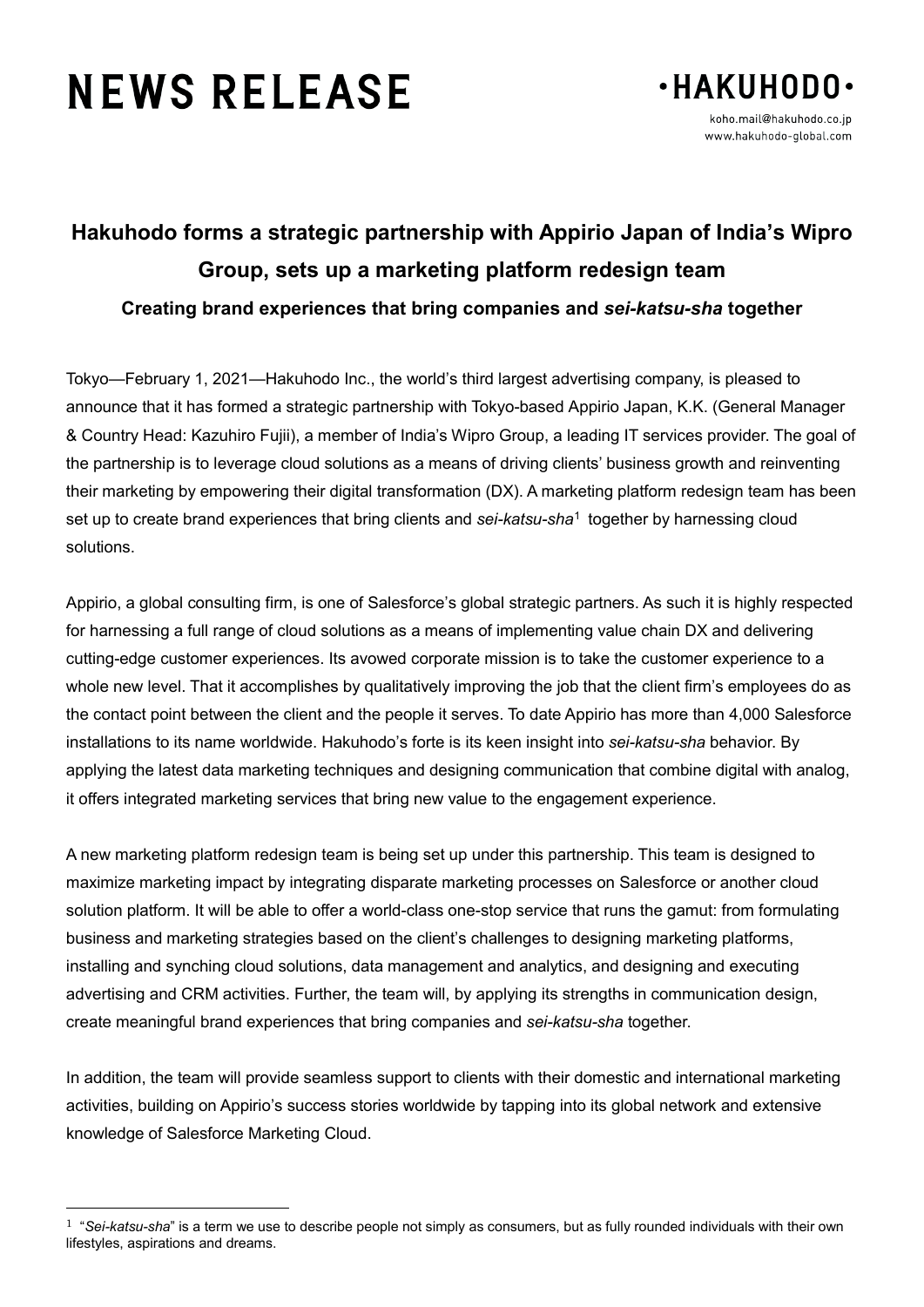

Appirio seeks to deliver a pleasant work experience to clients' employees and partners by applying cloud solutions. Hakuhodo creates value through creativity. Together, we will help clients grow their business and reinvent their marketing.

## ■ **About Hakuhodo**

Founded in 1895, Hakuhodo is an integrated marketing solutions company headquartered in Tokyo, Japan. With offices in 20 countries and regions, and over 10,000 specialists working in Japan and around the world, Hakuhodo is the world's third largest advertising agency according to *Ad Age*'s "Agency Report 2021." The company is the core agency of the Hakuhodo DY Group.

*Sei-katsu-sha* insight is the foundation for Hakuhodo's thinking, planning, and brand building. It reminds us that consumers are more than shoppers performing an economic function. They have heartbeats. They are individuals with distinct lifestyles. Hakuhodo introduced this term in the 1980s to emphasize its commitment to a comprehensive, 360-degree perspective on consumers' lives.

With *sei-katsu-sha* insight as its cornerstone, Hakuhodo combines creativity, integrative capabilities, and data and technology to play a leading role in evolving companies' marketing activities and generating innovation for the completely digitalized era. This enables the company to impact and provide value to *sei-katsu-sha* and society.

Renowned for its creativity, Hakuhodo has won the Grand Prix at Cannes Lions International Festival of Creativity twice, and was named Network of the Year at ADFEST 2021.

To learn more, visit: www.hakuhodo-global.com